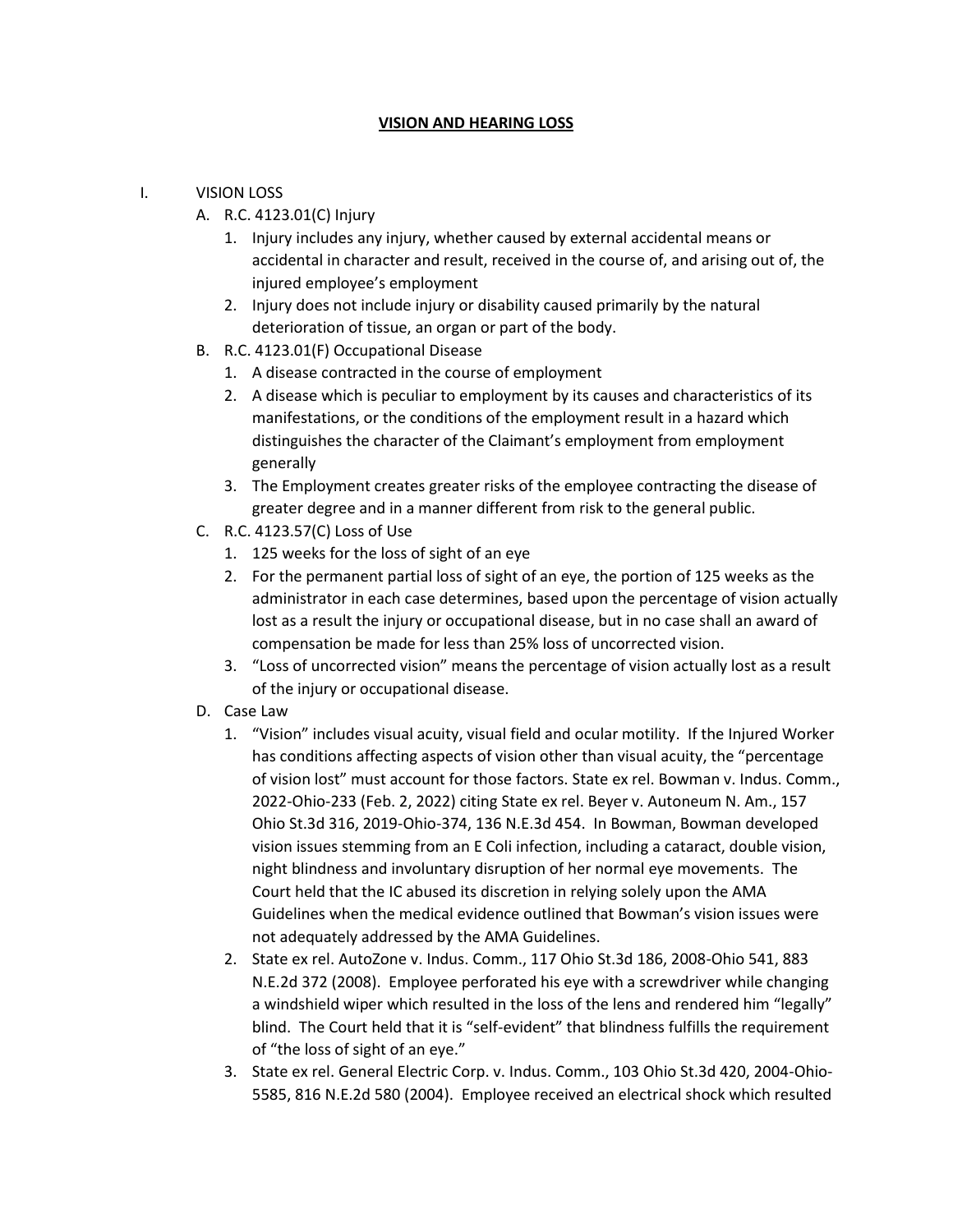in cataracts and a loss of vision therefrom. Employee underwent cataract surgery with intraocular lens implants which corrected his vision. The Court held that the Injured Worker is entitled to receive a total loss of uncorrected vision award even though he had corneal implants that resulted in the improvement of his vision. Emphasizing that a corneal lens implant is corrective not restorative, the Court ruled that an injured worker's vision loss is to be measured at the time the cataract is removed. However, if the attempted corrective procedure results in worsened vision, that fact MAY be taken into account when making an award. State ex rel. Kroger Co. v. Stover, 31 Ohio St.3d 229, 510 N.E.2d 356 (1987).

- 4. In State ex rel. La-Z-Boy Furniture Galleries v. Thomas, 126 Ohio St.3d 134, 2010- Ohio-3215, 931 N.E.2d 545, the Court, holding that the Industrial Commission has some discretion in determining the appropriate measure of **pre**-injury vision, agreed that the Employee's pre-injury vision was his previously corrected vision. In Thomas, the Employee had undergone cataract surgery prior to the date of injury, thereby correcting his vision. The Industrial Commission found that the corrected vision as of the date of injury was the vision to be compared to the post-injury vision loss.
- 5. State ex rel. Smith v. Indus. Comm., 138 Ohio St.3d 312, 2014-Ohio-513, 6 N.E.3d. 1142 and Memo F4 stand for the proposition that, to be entitled to an award for loss of vision, the evidence must demonstrate an actual loss of function of the eyes. The Court found that the statute does not provide for compensation for loss of vision that arises from a loss of brain-stem functioning,

## II. HEARING LOSS

- A. R.C. 4123.01(C) Injury
	- 1. Injury includes any injury, whether caused by external accidental means or accidental in character and result, received in the course of, and arising out of, the injured employee's employment
	- 2. Injury does not include injury or disability caused primarily by the natural deterioration of tissue, an organ or part of the body.
- B. R.C. 4123.01(F) Occupational Disease
	- 1. A disease contracted in the course of employment
	- 2. A disease which is peculiar to employment by its causes and characteristics of its manifestations, or the conditions of the employment result in a hazard which distinguishes the character of the Claimant's employment from employment generally
	- 3. The Employment creates greater risks of the employee contracting the disease of greater degree and in a manner different from risk to the general public.
- C. R.C. 4123.57(C) Loss of Use
	- 1. 25 weeks for the loss of hearing in an ear.
	- 2. In no case shall an award of compensation be made for less than the permanent and total loss of hearing in on ear.